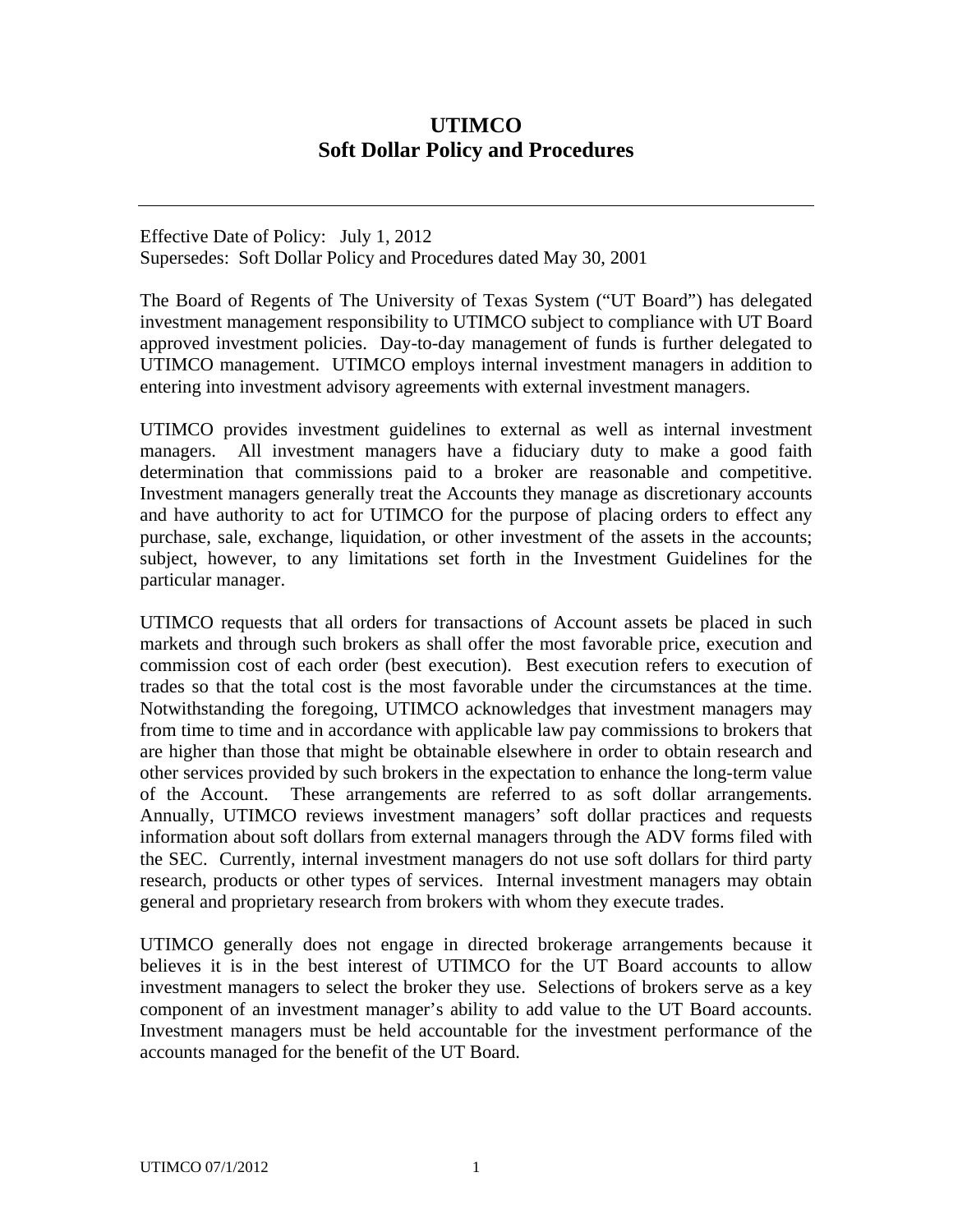## **Soft Dollars Arrangements for UTIMCO's Internal Investment Managers—**

UTIMCO's internal investment managers generally do not use soft dollar arrangements in the execution of trades for the Accounts for third party research, products, and nonresearch-related items. They may receive investment recommendations or general and proprietary research from the brokers with whom they execute trades. The value of these services is often not tracked by the broker. All brokers receive the same commission (cents per share) on trades executed for discretionary accounts unless the investment manager believes that a higher commission rate must be paid due to the nature of the trade.

Internal managers may propose soft dollar arrangements for the following products or services if the criteria are documented and the soft dollar arrangement is approved in advance by UTIMCO's CEO and Chief Investment Officer or President and Deputy CIO. All soft dollars must benefit the investment accounts. Soft dollar trades must be agency trades.

Products or services that may be eligible for soft dollars include third party research, data service, exchange fees, seminar and conference fees, equipment associated with the investment process, performance measurement and proxy services, and investment publications which provide assistance to the investment decision making process. Written documentation describing the product or service and the expected **direct** benefit obtained by the use of these soft dollars for the account must be maintained.

In addition, the internal manager must have documented that he has reviewed the most recent AIMR soft dollar standards and is in compliance with those standards as they pertain to the management of UT Board accounts. The internal manager must also document the broker's capability to provide best execution, taking into consideration the broker's financial responsibility, responsiveness, the commission rate or spread involved, and the range of services offered by such broker.

Following the end of each fiscal quarter the internal manager must report all transactions with brokers involving soft dollar arrangements to the individual designated by the Chief Compliance Officer for UTIMCO in the form or report prescribed by such officer (Exhibit 1).